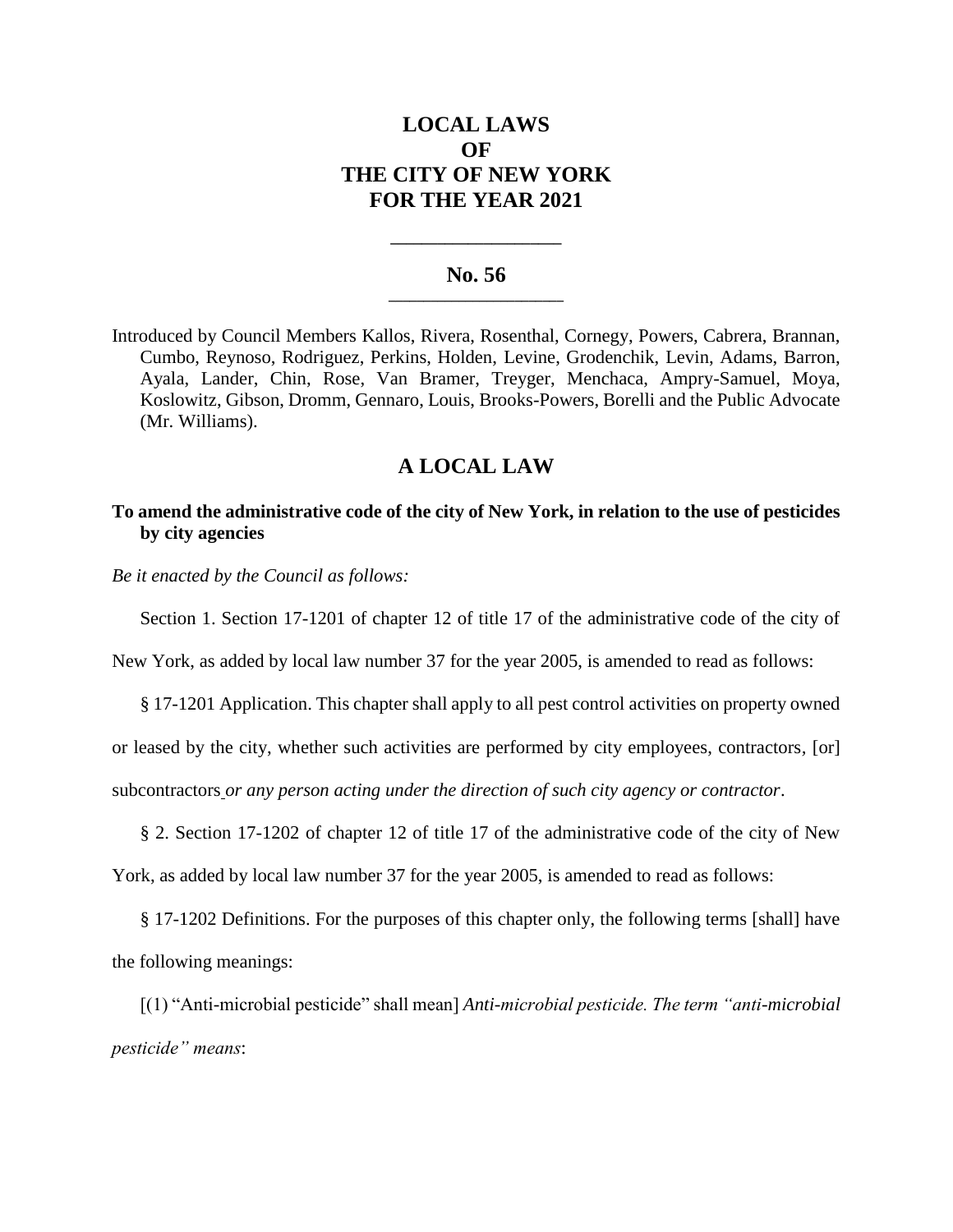[i]*1*. disinfectants intended to destroy or irreversibly inactivate infectious or other undesirable bacteria, pathogenic fungi, or viruses on surfaces or inanimate objects;

[ii]*2*. sanitizers intended to reduce the number of living bacteria or viable virus particles on inanimate surfaces, in water, or in air;

[iii]*3*. bacteriostats intended to inhibit the growth of bacteria in the presence of moisture;

[iv]*4*. sterilizers intended to destroy viruses and all living bacteria, fungi and their spores, on inanimate surfaces;

[v]*5*. fungicides and fungistats intended to inhibit the growth of, or destroy, fungi (including yeasts), pathogenic to humans or other animals on inanimate surfaces; and

[vi]*6*. commodity preservatives and protectants intended to inhibit the growth of, or destroy bacteria in or on raw materials (such as adhesives and plastics) used in manufacturing, or manufactured products (such as fuel, textiles, lubricants, and paints), but not those utilized in the pulp and paper process or cooling towers.

[(2) "Biological pesticide" shall mean] *Biological pesticide. The term "biological pesticide" means* a pesticide which is a naturally occurring substance that controls pests and microorganisms.

[(3) "City agency" shall mean] *City agency. The term "city agency" means* a city, county, borough, administration, department, division, bureau, board or commission, or a corporation, institution or agency of government, the expenses of which are paid in whole or in part from the city treasury.

[(4) "Contractor" shall mean] *Contractor. The term "contractor" means* any person or entity that enters into a contract with a city agency, or any person or entity that enters into an agreement with such person or entity to perform work or provide labor or services related to such contract.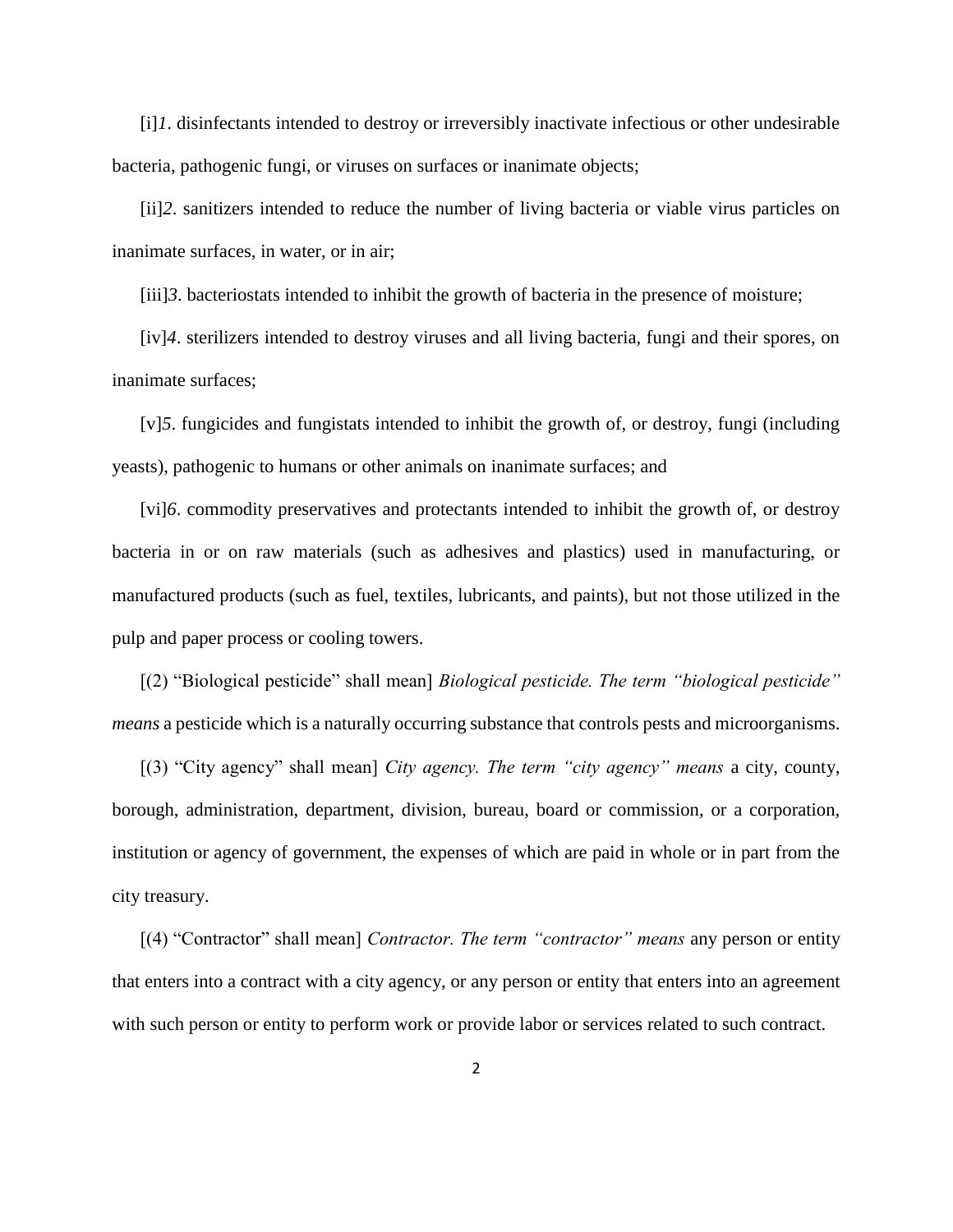*Park or other property under the jurisdiction of the department of parks and recreation. The term "park or other property under the jurisdiction of the department of parks and recreation" means public parks, beaches, waters and land under water, pools, boardwalks, marinas, playgrounds, recreation centers and all other property under the jurisdiction, charge or control of the department of parks and recreation.*

[(5) "Pest" shall mean] *Pest. The term "pest" means*:

[i]*1*. any insect, rodent, fungus, or weed; or

[ii]*2*. any other form of terrestrial or aquatic plant or animal life or virus, bacteria or other microorganism (except viruses, bacteria or other microorganisms on or in living human or other living animals) which the commissioner of environmental conservation declares to be a pest.

[(6) "Pesticide" shall mean] *Pesticide. The term "pesticide" means*:

[i]*1*. any substance or mixture of substances intended for preventing, destroying, repelling, or mitigating any pest; or

[ii]*2*. any substance or mixture of substances intended for use as a plant regulator, defoliant, or desiccant.

*Playground. The term "playground" means an outdoor area open to the public where children play, which contains play equipment such as a sliding board, swing, jungle gym, sandbox, or see-saw, or which is designated as a play area*.

*Synthetic substance. The term "synthetic substance" means any substance, other than those naturally occurring in a plant, animal or mineral, that is formulated or manufactured by a chemical process*.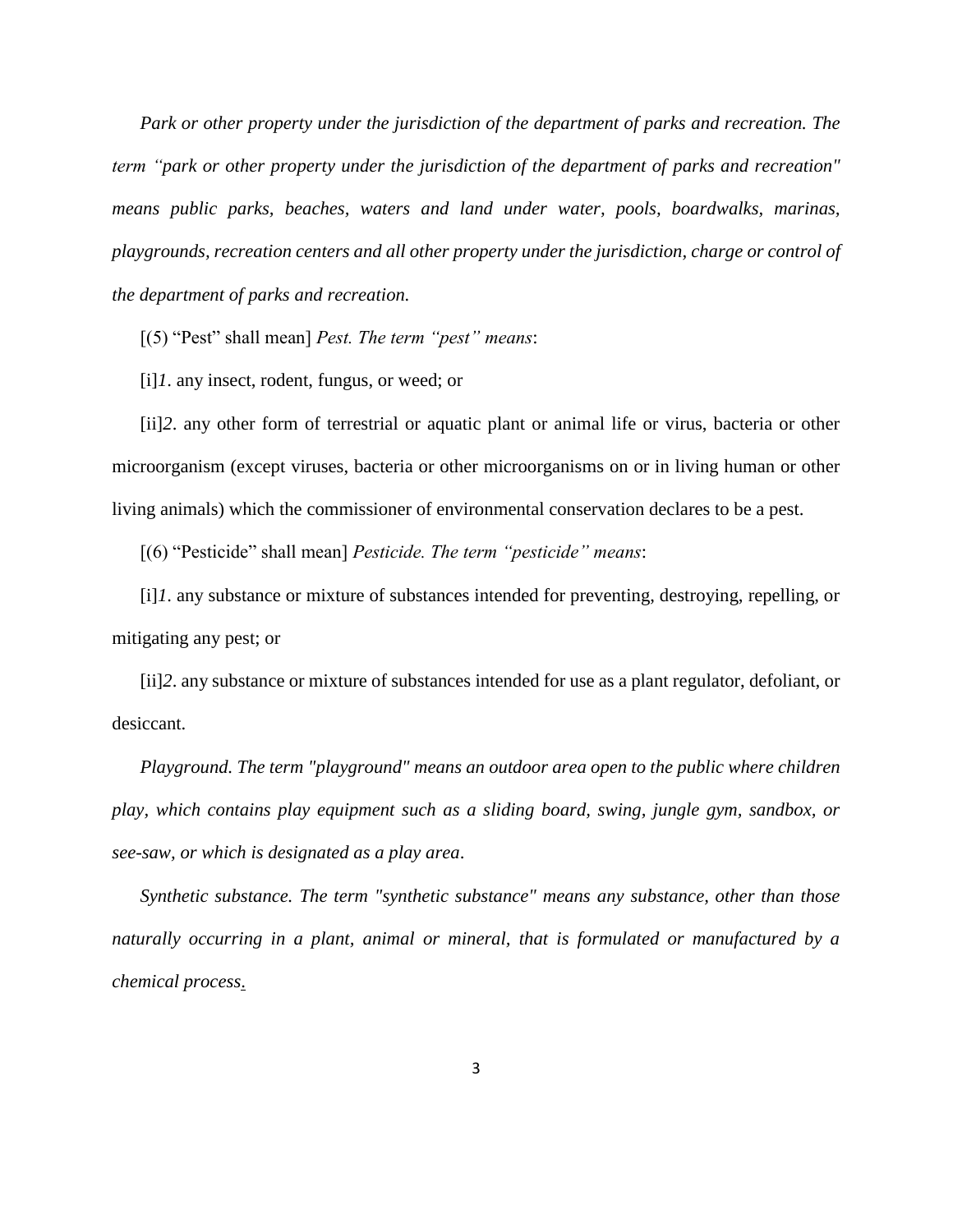§ 3. Section 17-1203 of chapter 12 of title 17 of the administrative code of the city of New York, as added by local law number 37 for the year 2005, is amended to read as follows:

§ 17-1203 Reduction of pesticide use. a. Effective six months after the enactment of the local law that added this section, no city agency or contractor shall apply to any property owned or leased by the city any pesticide classified as Toxicity Category I by the United States environmental protection agency as of April 1, 2005, provided that for any pesticide classified as Toxicity Category I by the United States environmental protection agency after April 1, 2005, no such agency or contractor shall apply such pesticide after six months of its having been so classified, except as provided for in sections 17-1205 or 17-1206 of this chapter.

b. [Effective twelve months after the enactment of the local law that added this section,] *Except as provided for in sections 17-1205 or 17-1206 of this chapter,* no city agency or contractor shall apply to any property owned or leased by the city*:* 

*1.* any pesticide classified as a human carcinogen, likely to be carcinogenic to humans, a known/likely carcinogen, a probable human carcinogen, or a possible human carcinogen by the office of pesticide programs of the United States environmental protection agency as of April 1, 2005*;*

*2. any pesticide classified as a human carcinogen, likely to be carcinogenic to humans, a known/likely carcinogen, a probable human carcinogen, or a possible human carcinogen by the office of pesticides programs of the United States environmental protection agency as of the effective date of this clause*[except as provided for in sections 17-1205 or 17-1206 of this chapter].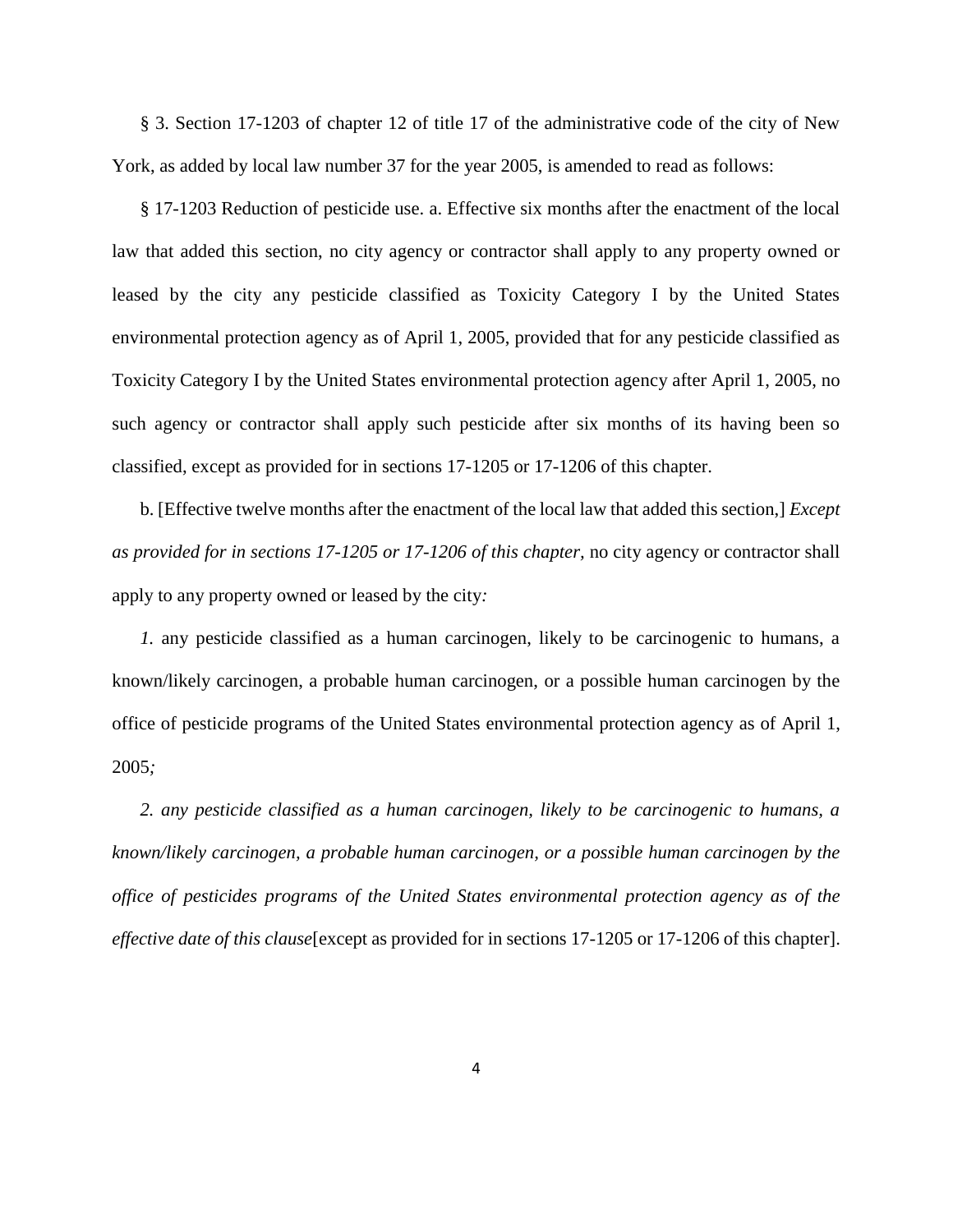c. [Effective eighteen months after enactment of the local law that added this section,] *Except as provided for in sections 17-1205 or 17-1206 of this chapter,* no city agency or contractor shall apply to any property owned or leased by the city*:*

*1.* any pesticide classified by the California office of environmental health hazard assessment as a developmental toxin as of April 1, 2005[,]*;*

*2. any pesticide classified by the California office of environmental health hazard assessment as a developmental toxin as of the effective date of this clause; or*

*3. any pesticide containing active ingredients listed as known, probably or possibly carcinogenic to humans by the international agency for research on cancer of the world health organization as of the effective date of this clause* [except as provided for in sections 17-1205 or 17-1206 of this chapter].

*d. Effective eighteen months after the enactment of the local law that added this subdivision, no city agency, contractor or any person acting under the direction of such city agency or contractor shall apply to any playground, or park or other property under the jurisdiction of the department of parks and recreation any pesticide other than a biological pesticide except as provided for in sections 17-1205 and 17-1206 of this chapter.*

*e. The commissioner may promulgate regulations designating additional pesticides that pose risks to the public health similar to those posed by the pesticides regulated under this section, and providing that the use of such additional pesticides by city agencies and their contractors shall be subject to limitations set forth in such regulations.*

[d] f. On [February] *June* 1, [2007] *2022*, and every [February] *June* 1 thereafter, the department shall submit to the City Council a report listing changes made to the [list] *lists* of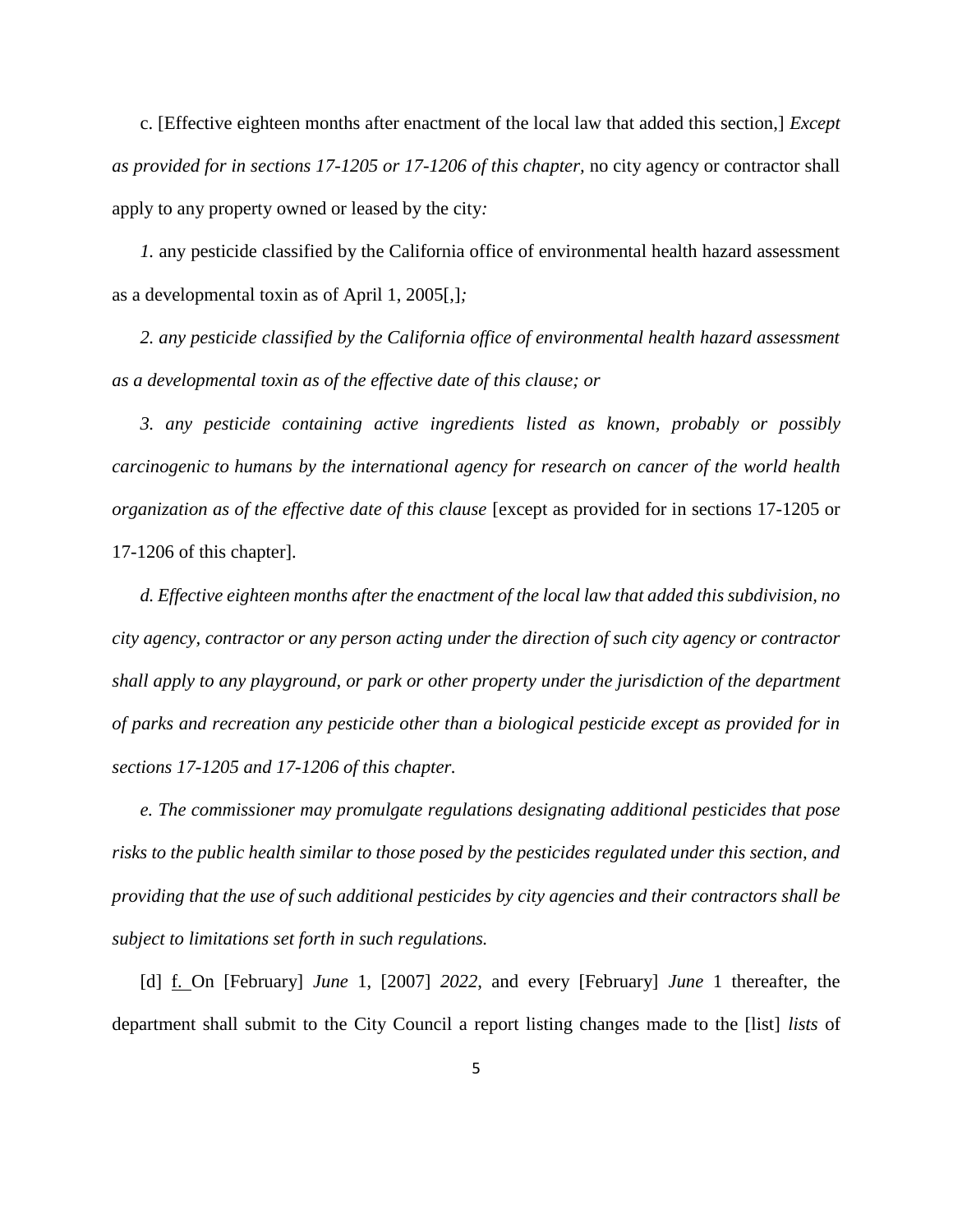pesticides [classified as a human carcinogen, likely to be carcinogenic to humans, a known/likely carcinogen, a probable human carcinogen, or a possible human carcinogen by the office of pesticide programs of the United States environmental protection agency and the list of pesticides classified as developmental toxins by the California office of environmental health hazard assessment after April 1, 2005] *named in subdivisions b and c since the date of the last report submitted pursuant to this section*. Such reports shall also include, for each pesticide added to or removed from such classifications, whether and to what extent such pesticide is used by city agencies or contractors in the city of New York*, as well as any efforts city agencies have undertaken to reduce or eliminate the use of pesticides pursuant to paragraphs 11, 12, 13 and 14 in section 17-1205*.

§ 4. Section 17-1205 of chapter 12 of title 17 of the administrative code of the city of New York, as added by local law number 37 for the year 2005, is amended to read as follows:

§ 17-1205 Exemptions. a. The restrictions established pursuant to section 17-1203 of this chapter shall not apply to the following:

[(1)] *1.* pesticides otherwise lawfully used for the purpose of maintaining a safe drinking water supply at drinking water treatment plants, wastewater treatment plants, reservoirs, and related collection, distribution and treatment facilities;

[(2)] *2.* anti-microbial pesticides;

[(3)] *3.* pesticides applied to professional sports playing fields, golf courses or used to maintain water quality in swimming pools;

[(4)] *4.* pesticides used for the purpose of maintaining heating, ventilation and air conditioning systems, cooling towers and other industrial cooling and heating systems;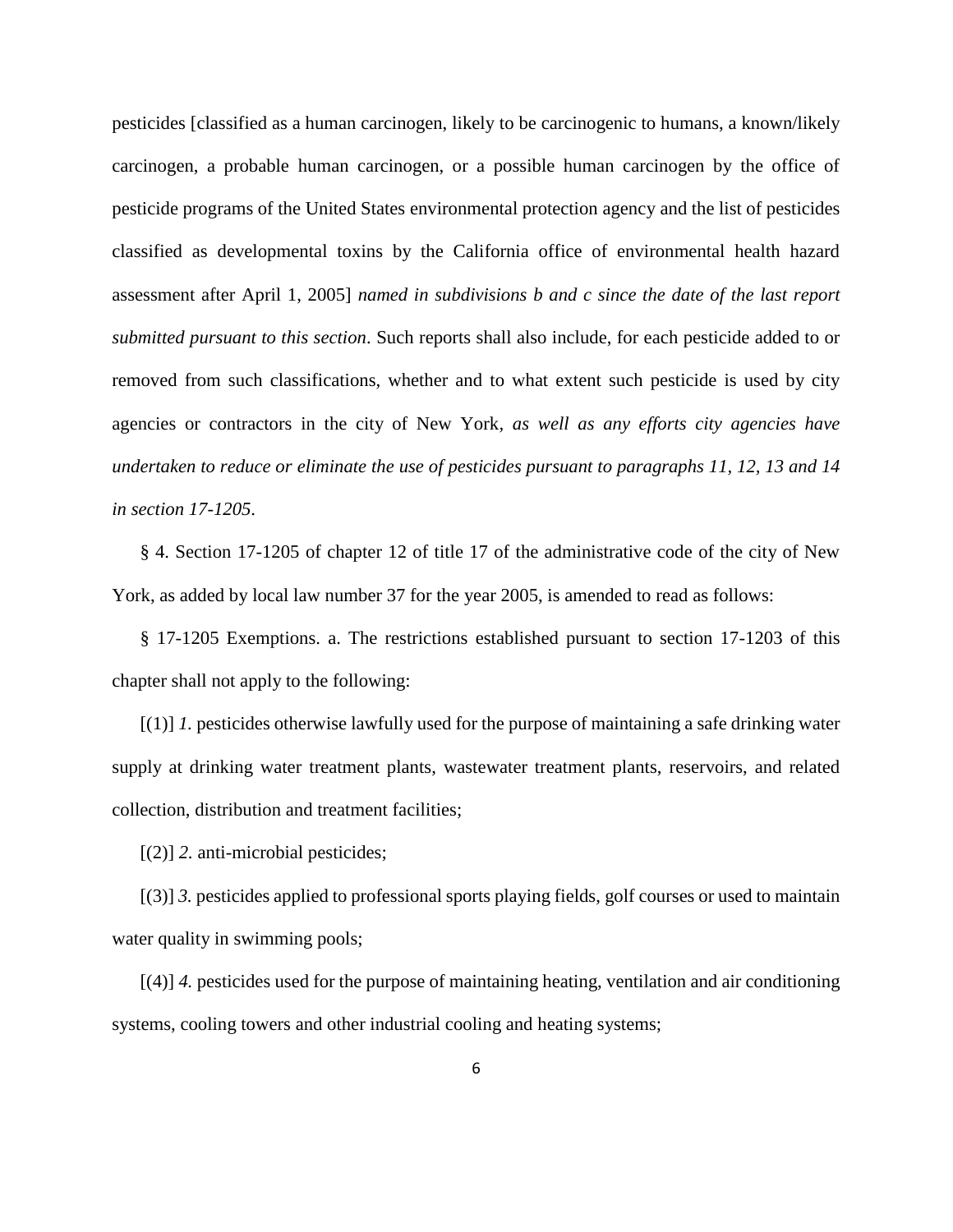[(5)] *5.* pesticides used for the purpose of rodent control in containerized baits or placed directly into rodent burrows or placed in areas inaccessible to children or pets;

[(6)] *6.* pesticides or classes of pesticides classified by the United States environmental protection agency as not requiring regulation under the federal insecticide, fungicide and rodenticide act, and therefore exempt from such regulation when intended for use, and used only in the manner specified;

[(7)] *7.* biological pesticides; [and]

[(8)] *8.* boric acid and disodium tetrahydrate, silica gels, diatomaceous earth, and nonvolatile insect bait in tamper resistant containers[.]*;*

*9. synthetic substances listed as allowed on the United States department of agriculture national list of allowed and prohibited substances;* 

*10. non-synthetic substances, unless listed as prohibited on the United States department of agriculture national list of allowed and prohibited substances;*

*11. pesticides used to control invasive plant species listed on the New York state invasive plant list in areas that the agency responsible for the property maintains for purposes other than public access;*

*12. pesticides used to control harmful plant species, as defined by the New York state department of environmental conservation, found growing on City property maintained for purposes of public access;*

*13. pesticides used when the agency responsible for the property determines alternative treatments to be a worker safety hazard related to vehicular traffic; and*

*14. pesticides used to comply with a state or federal mandate or permit requirement.*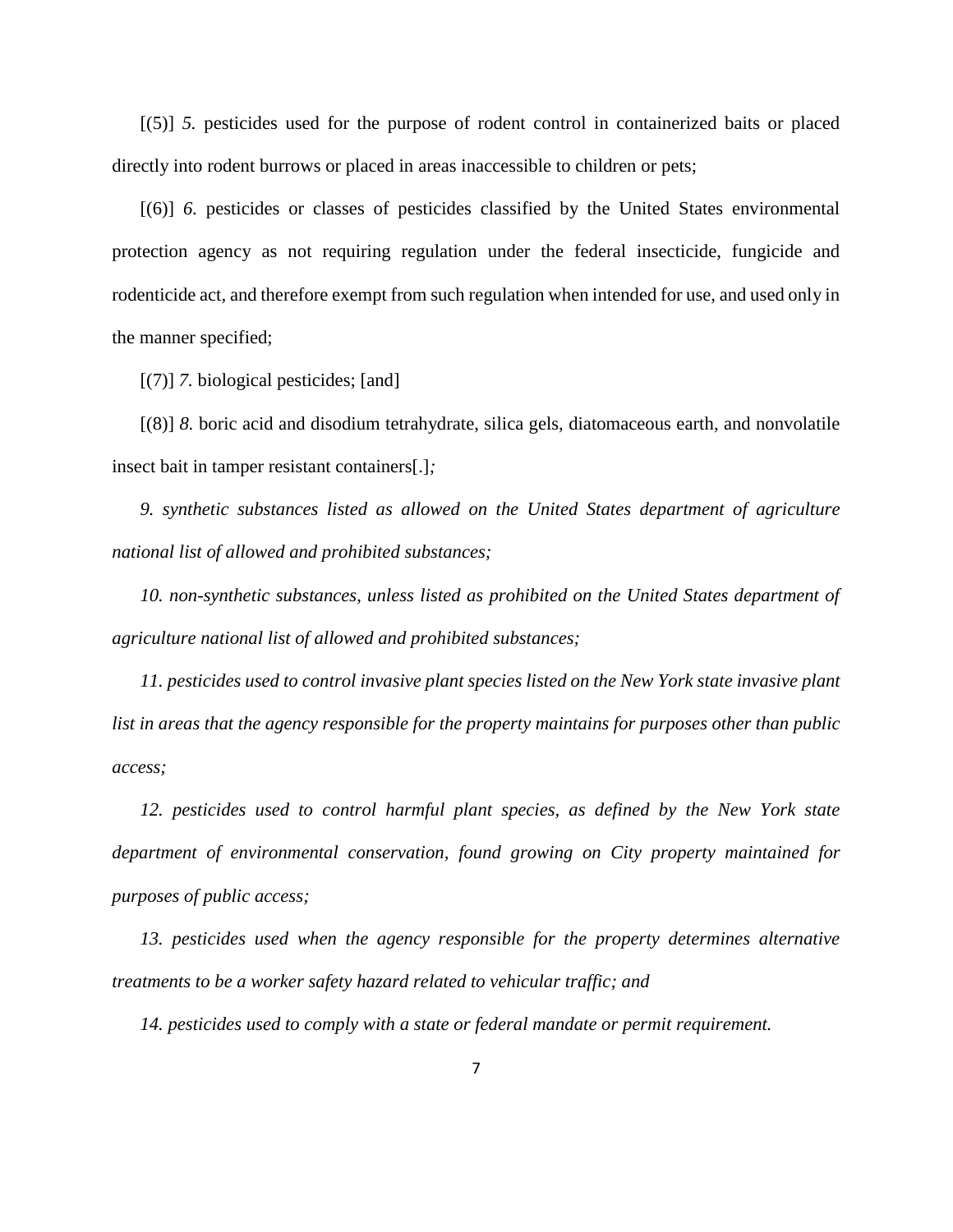§ 5. Section 17-1206 of chapter 12 of title 17 of the administrative code of the city of New York, as added by local law number 37 for the year 2005, is amended to read as follows:

§ 17-1206 Waiver. Any city agency, including the department, is authorized to apply to the commissioner for a waiver of the restrictions established pursuant to section 17-1203 of this chapter. Such application shall be in a form and manner prescribed by the commissioner and shall contain such information as the commissioner deems reasonable and necessary to determine whether such waiver should be granted. *Upon submitting an application for a waiver, the agency requesting the waiver shall notify by email the president of the borough in which pesticides may be applied pursuant to such waiver, the council member in whose district pesticides may be applied pursuant to such waiver, and the community board for the community district in which pesticides may be applied pursuant to such waiver, and publish notification of such waiver request in the City Record.* In determining whether to grant or deny a request for a waiver, the commissioner shall consider whether the application of 17-1203 would be, in the absence of the waiver, unreasonable with respect to (i) the magnitude of the infestation, (ii) the threat to public health, (iii) the availability of effective alternatives and (iv) the likelihood of exposure of humans to the pesticide. Such waiver may be issued with respect to one or multiple applications and may be granted for a term deemed appropriate by the commissioner, provided, however, that such term shall not exceed one year. Within thirty days of granting a waiver, the department shall *post the waiver application in its entirety to the department's website, and the agency receiving the waiver shall notify by email the president of the borough in which pesticides will be applied pursuant to such waiver, the council member in whose district pesticides will be applied pursuant to such waiver, and the community board for the community district in which pesticides will be applied pursuant to such*